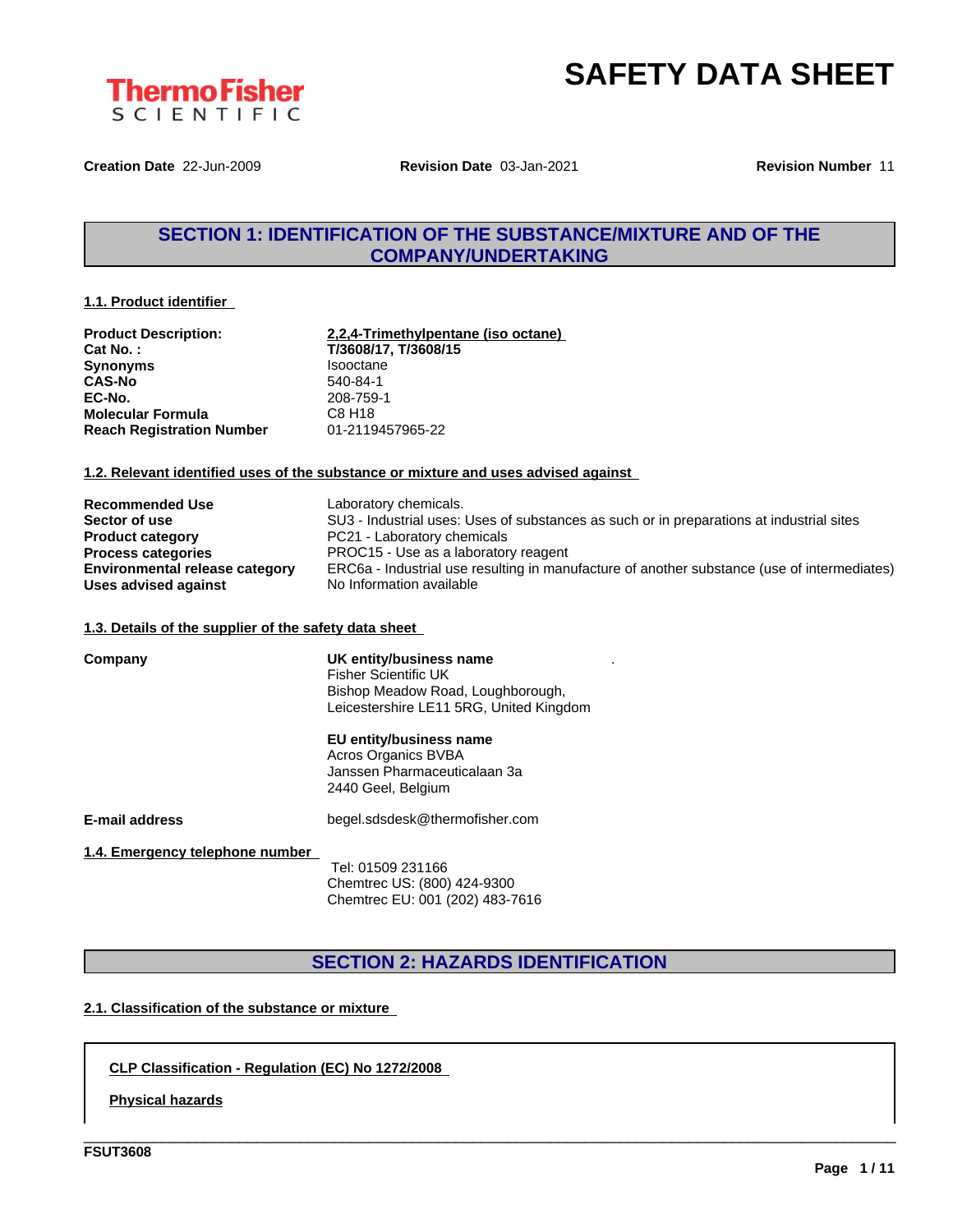#### **2,2,4-Trimethylpentane (iso octane) Revision Date** 03-Jan-2021

| Flammable liquids                                  | Category 2 (H225) |
|----------------------------------------------------|-------------------|
|                                                    |                   |
| <b>Health hazards</b>                              |                   |
| <b>Aspiration Toxicity</b>                         | Category 1 (H304) |
| Skin Corrosion/Irritation                          | Category 2 (H315) |
| Specific target organ toxicity - (single exposure) | Category 3 (H336) |
| <b>Environmental hazards</b>                       |                   |
| Acute aquatic toxicity                             | Category 1 (H400) |
| Chronic aquatic toxicity                           | Category 1 (H410) |
|                                                    |                   |

*Full text of Hazard Statements: see section 16*



#### **Hazard Statements**

- H225 Highly flammable liquid and vapor
- H304 May be fatal if swallowed and enters airways
- H315 Causes skin irritation
- H336 May cause drowsiness or dizziness
- H410 Very toxic to aquatic life with long lasting effects

#### **Precautionary Statements**

P301 + P310 - IF SWALLOWED: Immediately call a POISON CENTER or doctor/physician

- P331 Do NOT induce vomiting
- P280 Wear protective gloves/protective clothing

P304 + P340 - IF INHALED: Remove victim to fresh air and keep at rest in a position comfortable for breathing

P303 + P361 + P353 - IF ON SKIN (or hair): Take off immediately all contaminated clothing. Rinse skin with water or shower

P210 - Keep away from heat, hot surfaces, sparks, open flames and other ignition sources. No smoking

#### **2.3. Other hazards**

Substance is not considered persistent, bioaccumulative and toxic (PBT) / very persistent and very bioaccumulative (vPvB)

### **SECTION 3: COMPOSITION/INFORMATION ON INGREDIENTS**

#### **3.1. Substances**

| Component | <b>CAS-No</b> | EC-No.            | Weight %      | CLP Classification - Regulation (EC) No  <br>1272/2008 |
|-----------|---------------|-------------------|---------------|--------------------------------------------------------|
| Isooctane | 540-84-1      | EEC No. 208-759-1 | $\sim$<br>>৬੮ | Lig. 2 (H225)<br>$\Xi$ lam.                            |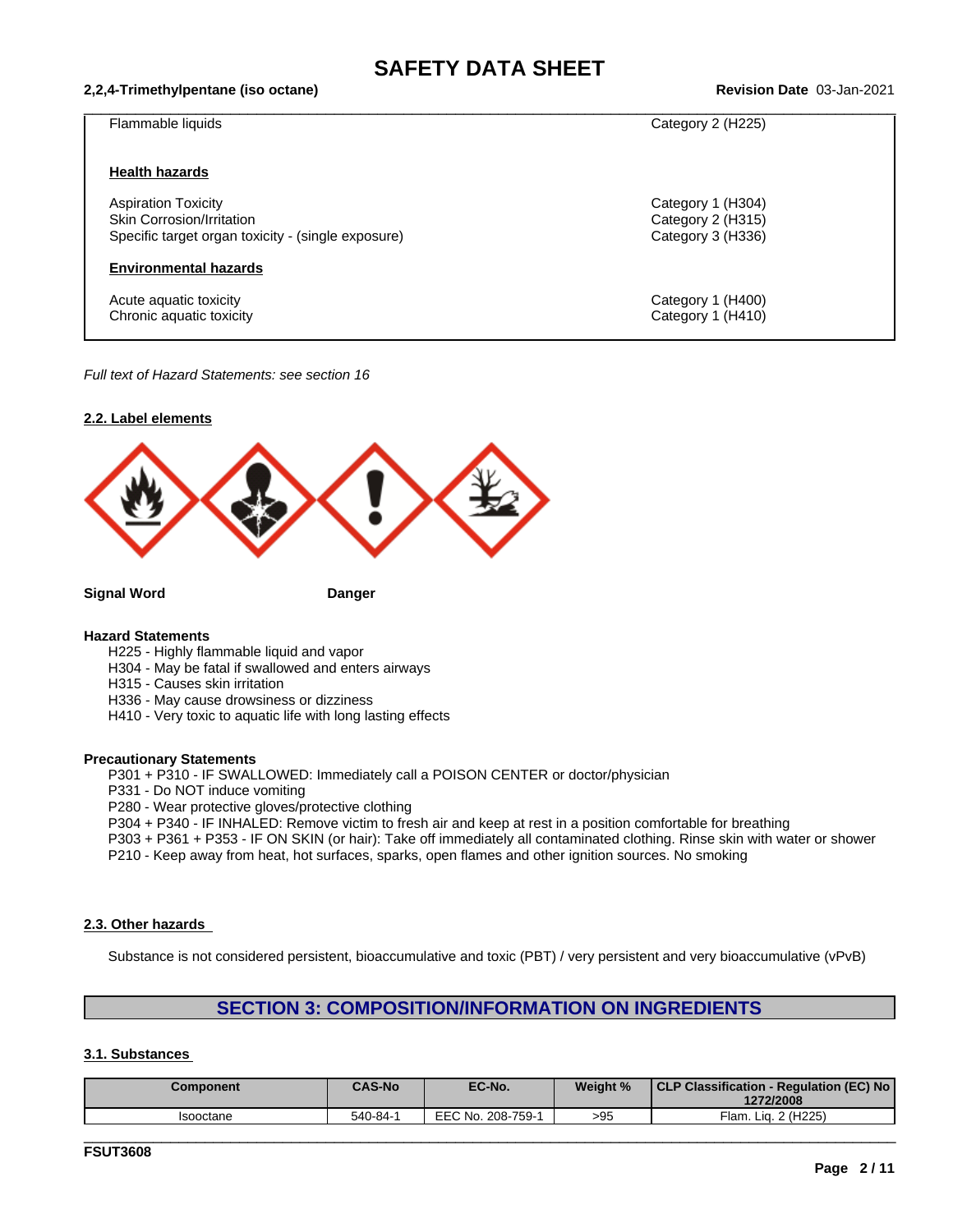#### **2,2,4-Trimethylpentane (iso octane) Revision Date** 03-Jan-2021

|  | Asp. Tox. 1 (H304)       |
|--|--------------------------|
|  | Skin Irrit. 2 (H315)     |
|  | STOT SE 3 (H336)         |
|  | Aquatic Acute 1 (H400)   |
|  | Aquatic Chronic 1 (H410) |

| Component | <b>Specific concentration limits</b><br>יהי ומא<br>196L 5. | <b>M-Factor</b> | <b>Component notes</b> |
|-----------|------------------------------------------------------------|-----------------|------------------------|
| Isooctane |                                                            |                 |                        |

| <b>Reach Registration Number</b> |  |
|----------------------------------|--|
|                                  |  |

**Reach Registration Number** 01-2119457965-22

*Full text of Hazard Statements: see section 16*

#### **SECTION 4: FIRST AID MEASURES**

#### **4.1. Description of first aid measures**

| If symptoms persist, call a physician.<br>Rinse immediately with plenty of water, also under the eyelids, for at least 15 minutes. Get<br>medical attention.<br>Wash off immediately with plenty of water for at least 15 minutes. If skin irritation persists,<br>call a physician.<br>Clean mouth with water and drink afterwards plenty of water. Do NOT induce vomiting. Call<br>a physician or poison control center immediately. If vomiting occurs naturally, have victim<br>lean forward.<br>Remove to fresh air. If not breathing, give artificial respiration. Get medical attention if<br>symptoms occur. Risk of serious damage to the lungs (by aspiration).<br>Ensure that medical personnel are aware of the material(s) involved, take precautions to<br>protect themselves and prevent spread of contamination. |                       |  |
|----------------------------------------------------------------------------------------------------------------------------------------------------------------------------------------------------------------------------------------------------------------------------------------------------------------------------------------------------------------------------------------------------------------------------------------------------------------------------------------------------------------------------------------------------------------------------------------------------------------------------------------------------------------------------------------------------------------------------------------------------------------------------------------------------------------------------------|-----------------------|--|
| <b>Eye Contact</b><br><b>Skin Contact</b><br>Ingestion<br><b>Inhalation</b><br>Self-Protection of the First Aider<br>4.2. Most important symptoms and effects, both acute and delayed                                                                                                                                                                                                                                                                                                                                                                                                                                                                                                                                                                                                                                            | <b>General Advice</b> |  |
|                                                                                                                                                                                                                                                                                                                                                                                                                                                                                                                                                                                                                                                                                                                                                                                                                                  |                       |  |
|                                                                                                                                                                                                                                                                                                                                                                                                                                                                                                                                                                                                                                                                                                                                                                                                                                  |                       |  |
|                                                                                                                                                                                                                                                                                                                                                                                                                                                                                                                                                                                                                                                                                                                                                                                                                                  |                       |  |
|                                                                                                                                                                                                                                                                                                                                                                                                                                                                                                                                                                                                                                                                                                                                                                                                                                  |                       |  |
|                                                                                                                                                                                                                                                                                                                                                                                                                                                                                                                                                                                                                                                                                                                                                                                                                                  |                       |  |
|                                                                                                                                                                                                                                                                                                                                                                                                                                                                                                                                                                                                                                                                                                                                                                                                                                  |                       |  |

None reasonably foreseeable. Inhalation of high vapor concentrations may cause symptoms like headache, dizziness, tiredness, nausea and vomiting

\_\_\_\_\_\_\_\_\_\_\_\_\_\_\_\_\_\_\_\_\_\_\_\_\_\_\_\_\_\_\_\_\_\_\_\_\_\_\_\_\_\_\_\_\_\_\_\_\_\_\_\_\_\_\_\_\_\_\_\_\_\_\_\_\_\_\_\_\_\_\_\_\_\_\_\_\_\_\_\_\_\_\_\_\_\_\_\_\_\_\_\_\_\_

#### **4.3. Indication of any immediate medical attention and special treatment needed**

**Notes to Physician** Treat symptomatically. Symptoms may be delayed.

#### **SECTION 5: FIREFIGHTING MEASURES**

#### **5.1. Extinguishing media**

#### **Suitable Extinguishing Media**

Water spray, carbon dioxide (CO2), dry chemical, alcohol-resistant foam. Water mist may be used to cool closed containers.

**Extinguishing media which must not be used for safety reasons** Do not use a solid water stream as it may scatter and spread fire.

#### **5.2. Special hazards arising from the substance or mixture**

Flammable. Risk of ignition. Vapors may form explosive mixtures with air. Vapors may travel to source of ignition and flash back.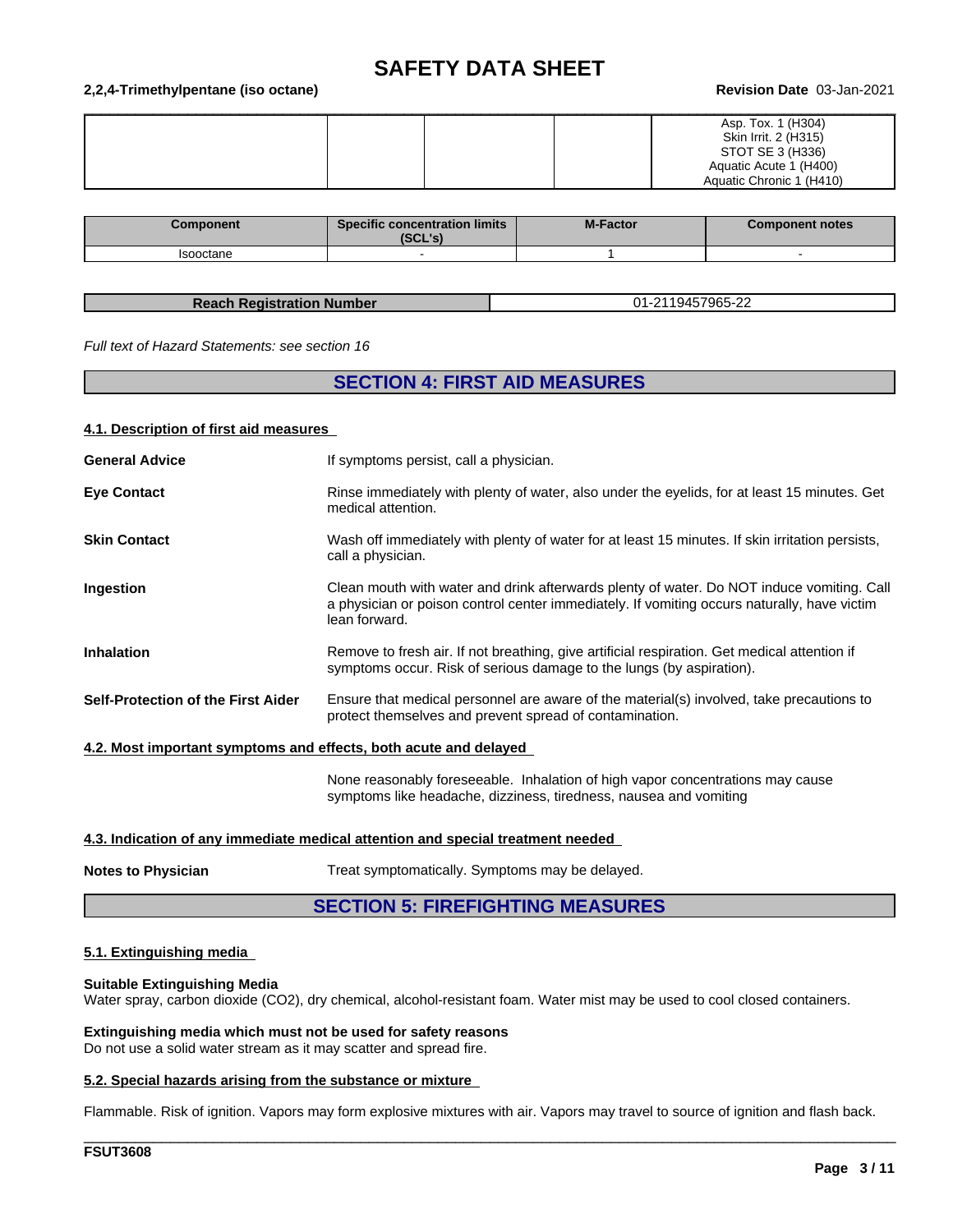$\_$  ,  $\_$  ,  $\_$  ,  $\_$  ,  $\_$  ,  $\_$  ,  $\_$  ,  $\_$  ,  $\_$  ,  $\_$  ,  $\_$  ,  $\_$  ,  $\_$  ,  $\_$  ,  $\_$  ,  $\_$  ,  $\_$  ,  $\_$  ,  $\_$  ,  $\_$  ,  $\_$  ,  $\_$  ,  $\_$  ,  $\_$  ,  $\_$  ,  $\_$  ,  $\_$  ,  $\_$  ,  $\_$  ,  $\_$  ,  $\_$  ,  $\_$  ,  $\_$  ,  $\_$  ,  $\_$  ,  $\_$  ,  $\_$  ,

#### **2,2,4-Trimethylpentane (iso octane) Revision Date** 03-Jan-2021

Containers may explode when heated. Vapors may form explosive mixtures with air. Do not allow run-off from fire-fighting to enter drains or water courses.

#### **Hazardous Combustion Products**

Carbon monoxide (CO), Carbon dioxide (CO2).

#### **5.3. Advice for firefighters**

As in any fire, wear self-contained breathing apparatus pressure-demand, MSHA/NIOSH (approved or equivalent) and full protective gear.

#### **SECTION 6: ACCIDENTAL RELEASE MEASURES**

#### **6.1. Personal precautions, protective equipment and emergency procedures**

Use personal protective equipment as required. Ensure adequate ventilation. Remove all sources of ignition. Take precautionary measures against static discharges.

#### **6.2. Environmental precautions**

Do not flush into surface water or sanitary sewer system. Do not allow material to contaminate ground water system. Prevent product from entering drains. Local authorities should be advised if significant spillages cannot be contained.

#### **6.3. Methods and material for containment and cleaning up**

Soak up with inert absorbent material. Keep in suitable, closed containers for disposal. Remove all sources of ignition. Use spark-proof tools and explosion-proof equipment.

#### **6.4. Reference to other sections**

Refer to protective measures listed in Sections 8 and 13.

#### **SECTION 7: HANDLING AND STORAGE**

#### **7.1. Precautions for safe handling**

Wear personal protective equipment/face protection. Ensure adequate ventilation. Do not get in eyes, on skin, or on clothing. Avoid ingestion and inhalation. Keep away from open flames, hot surfaces and sources of ignition. Use only non-sparking tools. To avoid ignition of vapors by static electricity discharge, all metal parts of the equipment must be grounded. Take precautionary measures against static discharges.

#### **Hygiene Measures**

Handle in accordance with good industrial hygiene and safety practice. Keep away from food, drink and animal feeding stuffs. Do not eat, drink or smoke when using this product. Remove and wash contaminated clothing and gloves, including the inside, before re-use. Wash hands before breaks and after work.

#### **7.2. Conditions for safe storage, including any incompatibilities**

Keep away from open flames, hot surfaces and sources of ignition. Keep containers tightly closed in a dry, cool and well-ventilated place. Flammables area. Keep away from heat, sparks and flame.

\_\_\_\_\_\_\_\_\_\_\_\_\_\_\_\_\_\_\_\_\_\_\_\_\_\_\_\_\_\_\_\_\_\_\_\_\_\_\_\_\_\_\_\_\_\_\_\_\_\_\_\_\_\_\_\_\_\_\_\_\_\_\_\_\_\_\_\_\_\_\_\_\_\_\_\_\_\_\_\_\_\_\_\_\_\_\_\_\_\_\_\_\_\_

Class 3

#### **Technical Rules for Hazardous Substances (TRGS) 510 Storage Class (LGK) (Germany)**

#### **7.3. Specific end use(s)**

Use in laboratories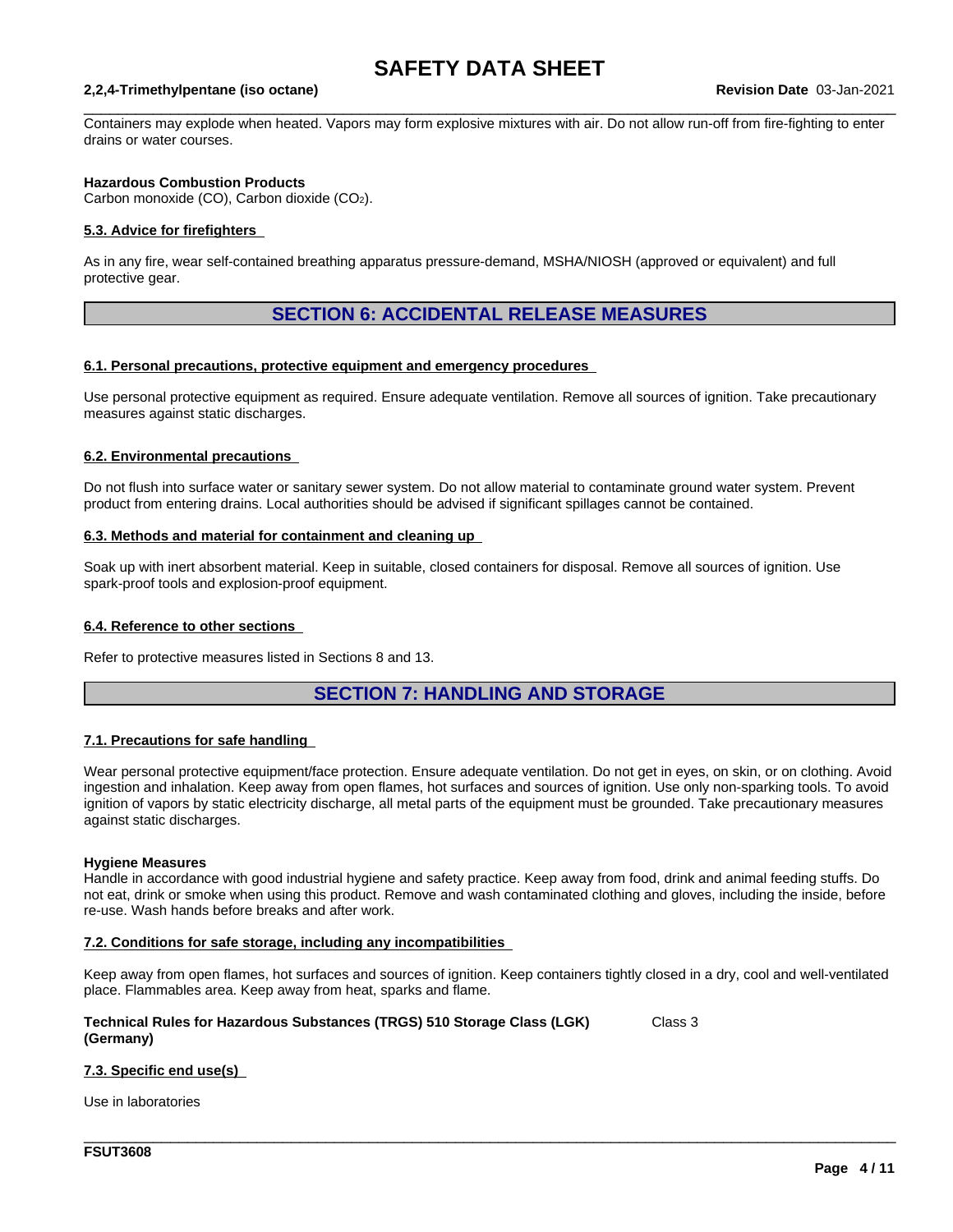### **SECTION 8: EXPOSURE CONTROLS/PERSONAL PROTECTION**

 $\_$  ,  $\_$  ,  $\_$  ,  $\_$  ,  $\_$  ,  $\_$  ,  $\_$  ,  $\_$  ,  $\_$  ,  $\_$  ,  $\_$  ,  $\_$  ,  $\_$  ,  $\_$  ,  $\_$  ,  $\_$  ,  $\_$  ,  $\_$  ,  $\_$  ,  $\_$  ,  $\_$  ,  $\_$  ,  $\_$  ,  $\_$  ,  $\_$  ,  $\_$  ,  $\_$  ,  $\_$  ,  $\_$  ,  $\_$  ,  $\_$  ,  $\_$  ,  $\_$  ,  $\_$  ,  $\_$  ,  $\_$  ,  $\_$  ,

#### **8.1. Control parameters**

#### **Exposure limits**

List source(s):

#### **Biological limit values**

This product, as supplied, does not contain any hazardous materials with biological limits established by the region specific regulatory bodies

#### **Monitoring methods**

BS EN 14042:2003 Title Identifier: Workplace atmospheres. Guide for the application and use of procedures for the assessment of exposure to chemical and biological agents.

MDHS70 General methods for sampling airborne gases and vapours

MDHS 88 Volatile organic compounds in air. Laboratory method using diffusive samplers, solvent desorption and gas chromatography

MDHS 96 Volatile organic compounds in air - Laboratory method using pumped solid sorbent tubes, solvent desorption and gas chromatography

#### **Derived No Effect Level (DNEL)** No information available

| Route of exposure | Acute effects (local) | <b>Acute effects</b><br>(systemic) | <b>Chronic effects</b><br>(local) | <b>Chronic effects</b><br>(systemic) |
|-------------------|-----------------------|------------------------------------|-----------------------------------|--------------------------------------|
| Oral              |                       |                                    |                                   | 699 mg/kg bw/day                     |
| Dermal            |                       |                                    |                                   | 773 mg/kg bw/day                     |
| <b>Inhalation</b> |                       |                                    |                                   | 2035 mg/m <sup>3</sup>               |

#### **Predicted No Effect Concentration** No information available. **(PNEC)**

#### **8.2. Exposure controls**

#### **Engineering Measures**

Use only under a chemical fume hood. Use explosion-proof electrical/ventilating/lighting/equipment. Ensure that eyewash stations and safety showers are close to the workstation location. Ensure adequate ventilation, especially in confined areas. Wherever possible, engineering control measures such as the isolation or enclosure of the process, the introduction of process or equipment changes to minimise release or contact, and the use of properly designed ventilation systems, should be adopted to control hazardous materials at source

#### **Personal protective equipment**

```
Eye Protection Wear safety glasses with side shields (or goggles) (European standard - EN 166)
```

| <b>Hand Protection</b>   |                          | Protective gloves      |                    |                                          |
|--------------------------|--------------------------|------------------------|--------------------|------------------------------------------|
| Glove material           | <b>Breakthrough time</b> | <b>Glove thickness</b> | <b>EU</b> standard | Glove comments                           |
| Nitrile rubber           | >480 minutes             | $0.3 \text{ mm}$       | Level 6            | As tested under EN374-3 Determination of |
| Viton $(R)$              | > 480 minutes            | $0.35$ mm              | EN 374             | Resistance to Permeation by Chemicals    |
| Neoprene                 |                          |                        |                    |                                          |
| Natural rubber           |                          |                        |                    |                                          |
| <b>PVC</b>               |                          |                        |                    |                                          |
| Neoprene gloves          | > 480 minutes            | $0.45$ mm              |                    |                                          |
| Skin and body protection |                          | Long sleeved clothing  |                    |                                          |

\_\_\_\_\_\_\_\_\_\_\_\_\_\_\_\_\_\_\_\_\_\_\_\_\_\_\_\_\_\_\_\_\_\_\_\_\_\_\_\_\_\_\_\_\_\_\_\_\_\_\_\_\_\_\_\_\_\_\_\_\_\_\_\_\_\_\_\_\_\_\_\_\_\_\_\_\_\_\_\_\_\_\_\_\_\_\_\_\_\_\_\_\_\_

Inspect gloves before use.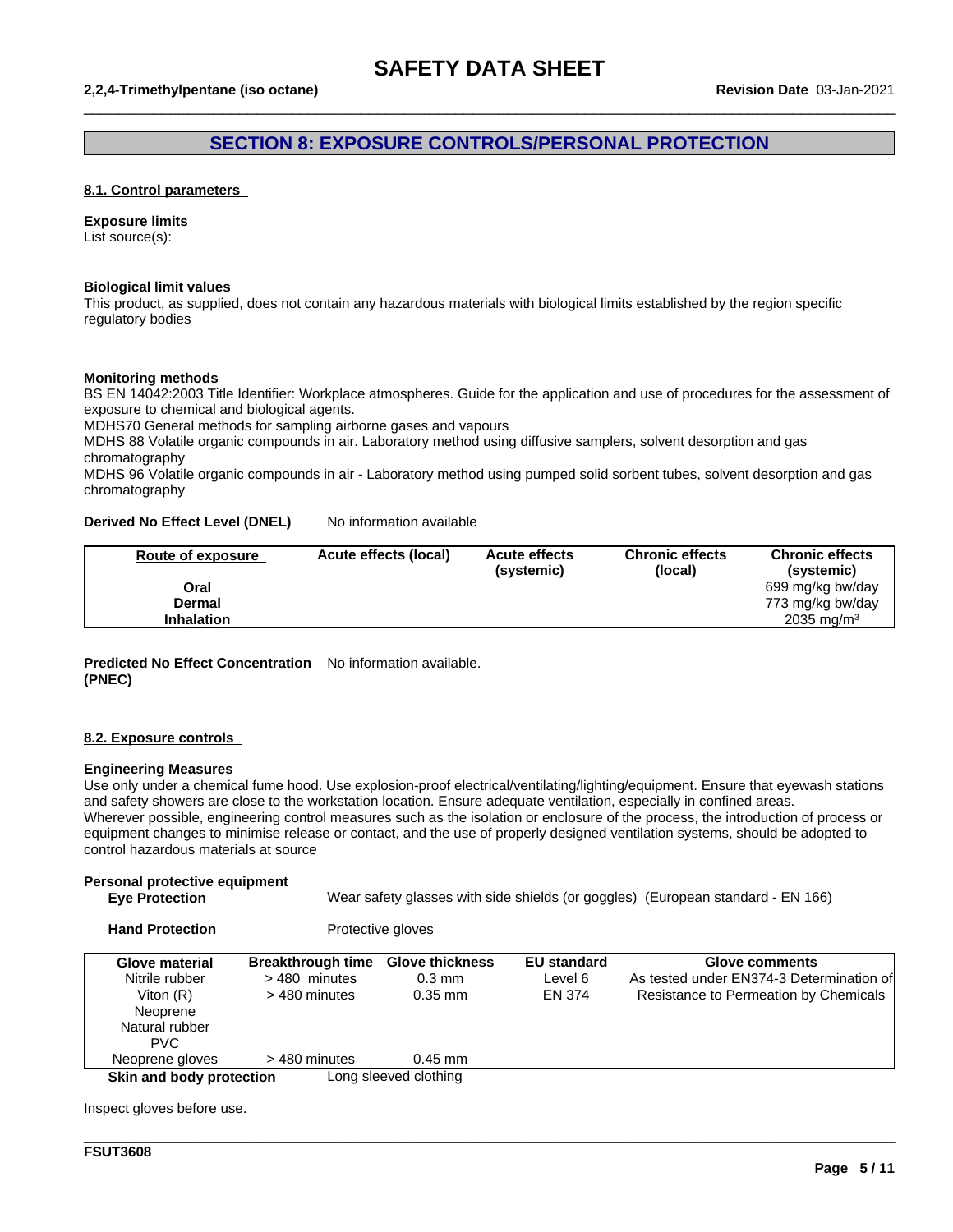$\_$  ,  $\_$  ,  $\_$  ,  $\_$  ,  $\_$  ,  $\_$  ,  $\_$  ,  $\_$  ,  $\_$  ,  $\_$  ,  $\_$  ,  $\_$  ,  $\_$  ,  $\_$  ,  $\_$  ,  $\_$  ,  $\_$  ,  $\_$  ,  $\_$  ,  $\_$  ,  $\_$  ,  $\_$  ,  $\_$  ,  $\_$  ,  $\_$  ,  $\_$  ,  $\_$  ,  $\_$  ,  $\_$  ,  $\_$  ,  $\_$  ,  $\_$  ,  $\_$  ,  $\_$  ,  $\_$  ,  $\_$  ,  $\_$  ,

#### **2,2,4-Trimethylpentane (iso octane) Revision Date** 03-Jan-2021

Please observe the instructions regarding permeability and breakthrough time which are provided by the supplier of the gloves. (Refer to manufacturer/supplier for information)

Ensure gloves are suitable for the task: Chemical compatability, Dexterity, Operational conditions, User susceptibility, e.g. sensitisation effects, also take into consideration the specific local conditions under which the product is used, such as the danger of cuts, abrasion.

Remove gloves with care avoiding skin contamination.

| <b>Respiratory Protection</b>          | When workers are facing concentrations above the exposure limit they must use<br>appropriate certified respirators.                                                                                                                                                                                  |
|----------------------------------------|------------------------------------------------------------------------------------------------------------------------------------------------------------------------------------------------------------------------------------------------------------------------------------------------------|
| Large scale/emergency use              | Use a NIOSH/MSHA or European Standard EN 136 approved respirator if exposure limits<br>are exceeded or if irritation or other symptoms are experienced<br>Recommended Filter type: Organic gases and vapours filter Type A Brown conforming to<br>EN371                                              |
| Small scale/Laboratory use             | Maintain adequate ventilation Use a NIOSH/MSHA or European Standard EN 149:2001<br>approved respirator if exposure limits are exceeded or if irritation or other symptoms are<br>experienced.<br><b>Recommended half mask:-</b> Valve filtering: EN405; or: Half mask: EN140; plus filter, EN<br>371 |
| <b>Environmental exposure controls</b> | Prevent product from entering drains. Do not allow material to contaminate ground water<br>system. Local authorities should be advised if significant spillages cannot be contained.                                                                                                                 |

### **SECTION 9: PHYSICAL AND CHEMICAL PROPERTIES**

#### **9.1. Information on basic physical and chemical properties**

| <b>Physical State</b>                          | Liquid                        |                                   |
|------------------------------------------------|-------------------------------|-----------------------------------|
| Appearance                                     | Colorless                     |                                   |
| Odor                                           | Petroleum distillates         |                                   |
| <b>Odor Threshold</b>                          | No data available             |                                   |
| <b>Melting Point/Range</b>                     | $-107$ °C / $-160.6$ °F       |                                   |
| <b>Softening Point</b>                         | No data available             |                                   |
| <b>Boiling Point/Range</b>                     | 98 - 99 °C / 208.4 - 210.2 °F | @ 760 mmHg                        |
| <b>Flammability (liquid)</b>                   | Highly flammable              | On basis of test data             |
| <b>Flammability (solid,gas)</b>                | Not applicable                | Liquid                            |
| <b>Explosion Limits</b>                        | <b>Lower</b> 1.1 vol $%$      |                                   |
|                                                | Upper 6 vol %                 |                                   |
| <b>Flash Point</b>                             | -12 °C / 10.4 °F              | Method - No information available |
| <b>Autoignition Temperature</b>                | 410 °C / 770 °F               |                                   |
| <b>Decomposition Temperature</b>               | No data available             |                                   |
| рH                                             | Not applicable                |                                   |
| <b>Viscosity</b>                               | 0.51 mPa s at 22 $^{\circ}$ C |                                   |
| <b>Water Solubility</b>                        | Immiscible                    |                                   |
| Solubility in other solvents                   | No information available      |                                   |
| <b>Partition Coefficient (n-octanol/water)</b> |                               |                                   |
| <b>Vapor Pressure</b>                          | 51 mbar @ 20 °C               |                                   |
| Density / Specific Gravity                     | 0.690                         |                                   |
| <b>Bulk Density</b>                            | Not applicable                | Liquid                            |
| <b>Vapor Density</b>                           | 3.94                          | $(Air = 1.0)$                     |
| <b>Particle characteristics</b>                | Not applicable (liquid)       |                                   |
| 9.2. Other information                         |                               |                                   |
| <b>Molecular Formula</b>                       | C8 H18                        |                                   |
| <b>Molecular Weight</b>                        | 114.23                        |                                   |
|                                                |                               |                                   |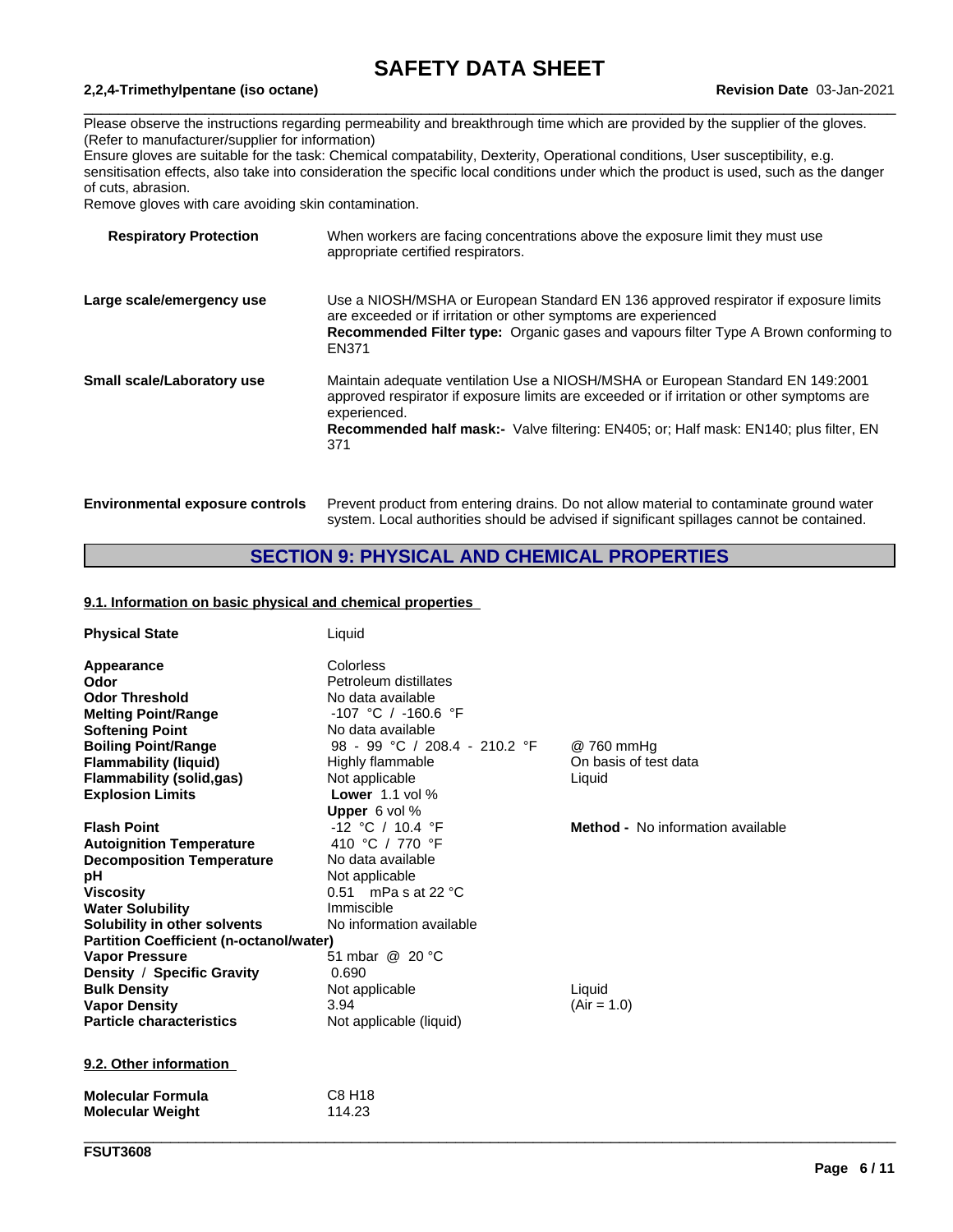## **SAFETY DATA SHEET**<br>Revision Date 03-Jan-2021

 $\_$  ,  $\_$  ,  $\_$  ,  $\_$  ,  $\_$  ,  $\_$  ,  $\_$  ,  $\_$  ,  $\_$  ,  $\_$  ,  $\_$  ,  $\_$  ,  $\_$  ,  $\_$  ,  $\_$  ,  $\_$  ,  $\_$  ,  $\_$  ,  $\_$  ,  $\_$  ,  $\_$  ,  $\_$  ,  $\_$  ,  $\_$  ,  $\_$  ,  $\_$  ,  $\_$  ,  $\_$  ,  $\_$  ,  $\_$  ,  $\_$  ,  $\_$  ,  $\_$  ,  $\_$  ,  $\_$  ,  $\_$  ,  $\_$  ,

#### **2,2,4-Trimethylpentane** (iso octane)

**Explosive Properties** Vapors may form explosive mixtures with air

#### **SECTION 10: STABILITY AND REACTIVITY**

| 10.1. Reactivity                                              | None known, based on information available                                                                           |
|---------------------------------------------------------------|----------------------------------------------------------------------------------------------------------------------|
| 10.2. Chemical stability                                      | Stable under normal conditions.                                                                                      |
| 10.3. Possibility of hazardous reactions                      |                                                                                                                      |
| <b>Hazardous Polymerization</b><br><b>Hazardous Reactions</b> | Hazardous polymerization does not occur.<br>None under normal processing.                                            |
| 10.4. Conditions to avoid                                     | Incompatible products. Heat, flames and sparks. Keep away from open flames, hot<br>surfaces and sources of ignition. |
| 10.5. Incompatible materials                                  | Strong oxidizing agents. Strong acids. Strong bases.                                                                 |

#### **10.6. Hazardous decomposition products**

Carbon monoxide (CO). Carbon dioxide (CO2).

#### **SECTION 11: TOXICOLOGICAL INFORMATION**

#### **11.1. Information on hazard classes as defined in Regulation (EC) No 1272/2008**

#### **Product Information**

**(a) acute toxicity;**

**Oral Channel Based on available data, the classification criteria are not met Dermal** Based on available data, the classification criteria are not met **Dermal** Based on available data, the classification criteria are not met<br> **Inhalation** Based on available data, the classification criteria are not met Based on available data, the classification criteria are not met

\_\_\_\_\_\_\_\_\_\_\_\_\_\_\_\_\_\_\_\_\_\_\_\_\_\_\_\_\_\_\_\_\_\_\_\_\_\_\_\_\_\_\_\_\_\_\_\_\_\_\_\_\_\_\_\_\_\_\_\_\_\_\_\_\_\_\_\_\_\_\_\_\_\_\_\_\_\_\_\_\_\_\_\_\_\_\_\_\_\_\_\_\_\_

| Component | LD50 Oral              | <b>LD50 Dermal</b>  | <b>LC50 Inhalation</b>             |
|-----------|------------------------|---------------------|------------------------------------|
| Isooctane | Rat<br>LD50 5000 mg/kg | 2000 mg/kg (Rabbit) | $LC50 = 33.52$ mg/L<br>์ Rat ) 4 h |

**(b) skin corrosion/irritation;** Category 2

**(c) serious eye damage/irritation;** Based on available data, the classification criteria are not met

| (d) respiratory or skin sensitization; |                                                                                       |  |  |  |
|----------------------------------------|---------------------------------------------------------------------------------------|--|--|--|
| <b>Description</b>                     | The complete the block of the state of the colour of the complete state of the colour |  |  |  |

| Respiratory<br><b>Skin</b>  | Based on available data, the classification criteria are not met<br>Based on available data, the classification criteria are not met |
|-----------------------------|--------------------------------------------------------------------------------------------------------------------------------------|
| (e) germ cell mutagenicity; | Based on available data, the classification criteria are not met                                                                     |
| (f) carcinogenicity;        | Based on available data, the classification criteria are not met                                                                     |
|                             | There are no known carcinogenic chemicals in this product                                                                            |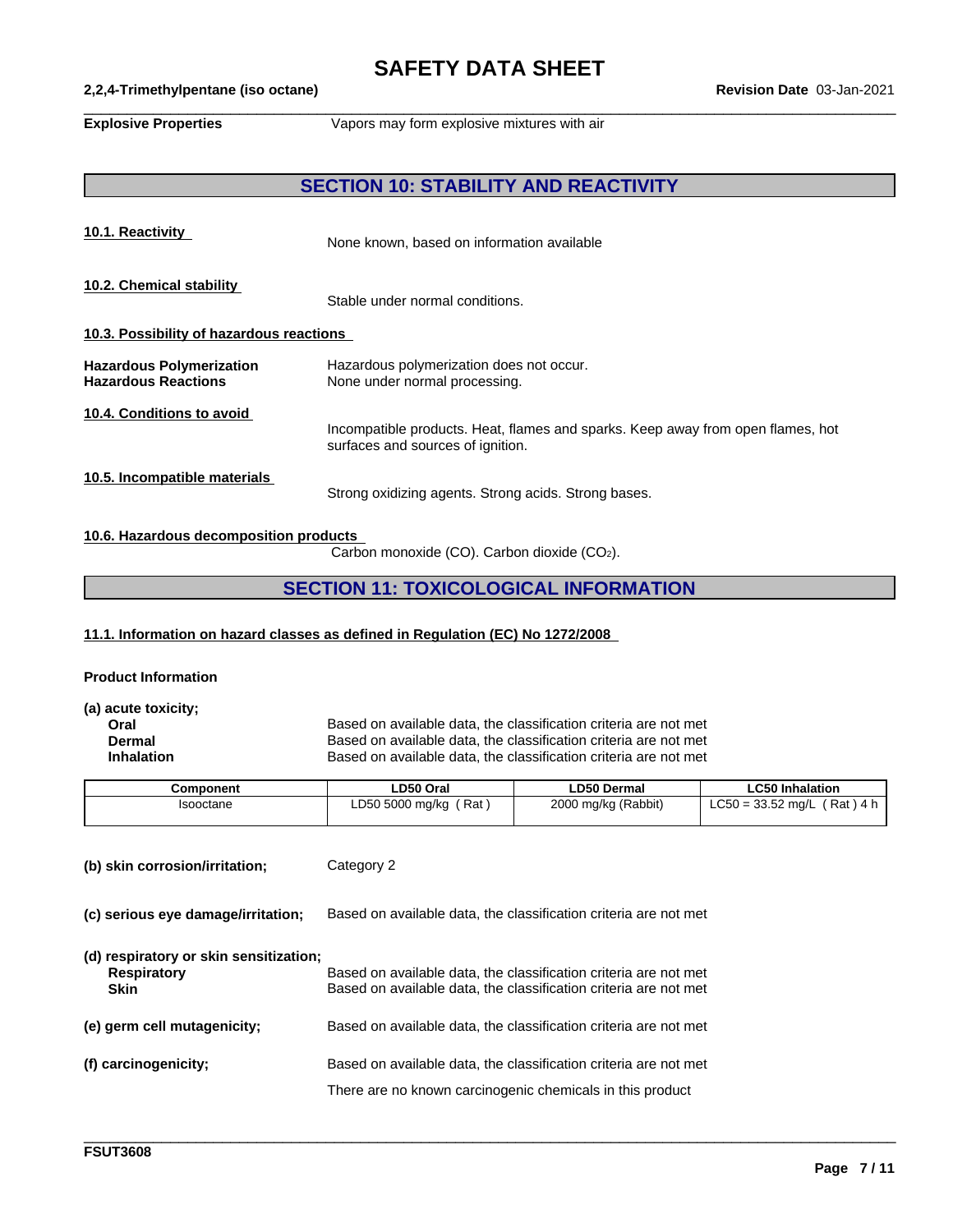## **SAFETY DATA SHEET**<br>Revision Date 03-Jan-2021

| (g) reproductive toxicity;                              | Based on available data, the classification criteria are not met                                                                                           |
|---------------------------------------------------------|------------------------------------------------------------------------------------------------------------------------------------------------------------|
| (h) STOT-single exposure;                               | Category 3                                                                                                                                                 |
| <b>Effective dose</b><br><b>Results / Target organs</b> | NOAEL 2220 ppm 6hr/day<br>Central nervous system (CNS).                                                                                                    |
| (i) STOT-repeated exposure;                             | Based on available data, the classification criteria are not met                                                                                           |
| <b>Target Organs</b>                                    | None known.                                                                                                                                                |
| (j) aspiration hazard;                                  | Category 1                                                                                                                                                 |
| <b>Other Adverse Effects</b>                            | The toxicological properties have not been fully investigated.                                                                                             |
| delayed                                                 | Symptoms / effects, both acute and Inhalation of high vapor concentrations may cause symptoms like headache, dizziness,<br>tiredness, nausea and vomiting. |
| 11.2. Information on other hazards                      |                                                                                                                                                            |
| <b>Endocrine Disrupting Properties</b>                  | Assess endocrine disrupting properties for human health. This product does not contain any<br>known or suspected endocrine disruptors.                     |

#### **SECTION 12: ECOLOGICAL INFORMATION**

## **12.1. Toxicity**

**Ecotoxicity effects** Very toxic to aquatic organisms, may cause long-term adverse effects in the aquatic environment. The product contains following substances which are hazardous for the environment.

| Component | <b>Freshwater Fish</b>               | <b>Water Flea</b>            | Freshwater Algae        |
|-----------|--------------------------------------|------------------------------|-------------------------|
| Isooctane | mg/l, 96h, (Rainbow)<br>$LC50 = 0.1$ | EC50= 0.4 mg/l, 48h (Daphnia | 72h<br>EC50= 2.94 mg/l, |
|           | trout,                               | magna                        |                         |

| .<br>.nr                     | - - | <b>BA F.</b><br>---- |
|------------------------------|-----|----------------------|
| $\mathsf{B}$<br>poctane<br>. |     |                      |

#### **12.2. Persistence and degradability**

**2,2,4-Trimethylpentane** (iso octane)

| <b>Persistence</b>                       | Insoluble in water, Persistence is unlikely, based on information available, Immiscible with<br>water.                                                                                                                                                                                                                              |
|------------------------------------------|-------------------------------------------------------------------------------------------------------------------------------------------------------------------------------------------------------------------------------------------------------------------------------------------------------------------------------------|
| Degradation in sewage<br>treatment plant | Contains substances known to be hazardous to the environment or not degradable in waste<br>water treatment plants.                                                                                                                                                                                                                  |
| 12.3. Bioaccumulative potential          | May have some potential to bioaccumulate                                                                                                                                                                                                                                                                                            |
| <b>Bioconcentration factor (BCF)</b>     | 231                                                                                                                                                                                                                                                                                                                                 |
| 12.4. Mobility in soil                   | Spillage unlikely to penetrate soil The product is insoluble and floats on water The product<br>contains volatile organic compounds (VOC) which will evaporate easily from all surfaces<br>Will likely be mobile in the environment due to its volatility. Is not likely mobile in the<br>environment due its low water solubility. |
| 12.5. Results of PBT and vPvB            | Substance is not considered persistent, bioaccumulative and toxic (PBT) / very persistent                                                                                                                                                                                                                                           |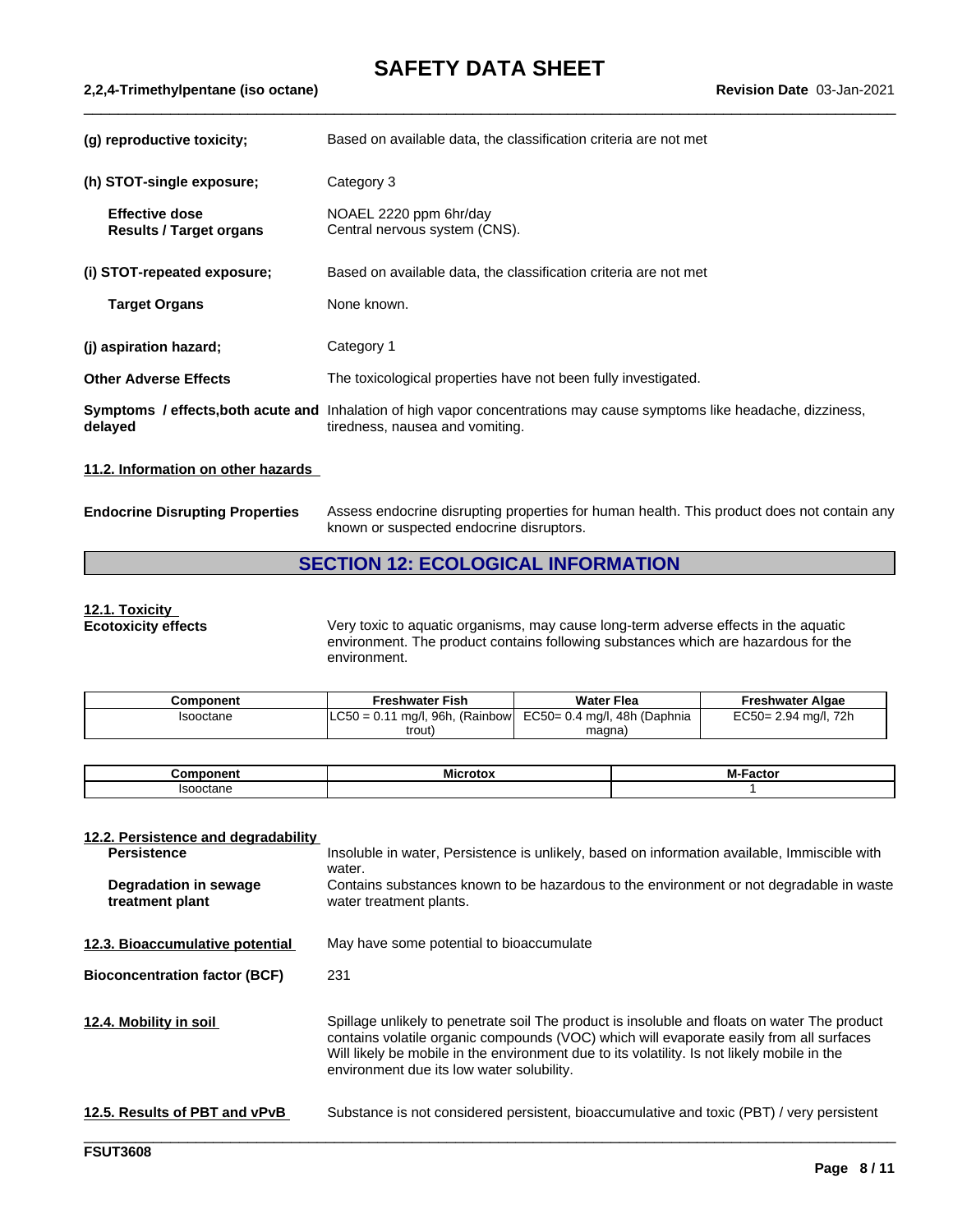# **SAFETY DATA SHEET**<br>Revision Date 03-Jan-2021

| assessment                                                                                             | and very bioaccumulative (vPvB).                                                                                                 |
|--------------------------------------------------------------------------------------------------------|----------------------------------------------------------------------------------------------------------------------------------|
| 12.6. Endocrine disrupting<br>properties<br><b>Endocrine Disruptor Information</b>                     | This product does not contain any known or suspected endocrine disruptors                                                        |
| 12.7. Other adverse effects<br><b>Persistent Organic Pollutant</b><br><b>Ozone Depletion Potential</b> | This product does not contain any known or suspected substance<br>This product does not contain any known or suspected substance |

### **SECTION 13: DISPOSAL CONSIDERATIONS**

#### **13.1. Waste treatment methods**

**2,2,4-Trimethylpentane** (iso octane)

| <b>Waste from Residues/Unused</b><br><b>Products</b> | Waste is classified as hazardous. Dispose of in accordance with the European Directives<br>on waste and hazardous waste. Dispose of in accordance with local regulations.                                                                                                                  |
|------------------------------------------------------|--------------------------------------------------------------------------------------------------------------------------------------------------------------------------------------------------------------------------------------------------------------------------------------------|
| <b>Contaminated Packaging</b>                        | Dispose of this container to hazardous or special waste collection point. Empty containers<br>retain product residue, (liquid and/or vapor), and can be dangerous. Keep product and<br>empty container away from heat and sources of ignition.                                             |
| European Waste Cataloque (EWC)                       | According to the European Waste Catalog, Waste Codes are not product specific, but<br>application specific.                                                                                                                                                                                |
| <b>Other Information</b>                             | Do not flush to sewer. Waste codes should be assigned by the user based on the<br>application for which the product was used. Can be landfilled or incinerated, when in<br>compliance with local regulations. Do not let this chemical enter the environment. Do not<br>empty into drains. |

## **SECTION 14: TRANSPORT INFORMATION**

#### **IMDG/IMO**

| 14.1. UN number                  | UN1262         |
|----------------------------------|----------------|
| 14.2. UN proper shipping name    | <b>OCTANES</b> |
| 14.3. Transport hazard class(es) |                |
| 14.4. Packing group              |                |

#### **ADR**

| 14.1. UN number                  | UN1262         |
|----------------------------------|----------------|
| 14.2. UN proper shipping name    | <b>OCTANES</b> |
| 14.3. Transport hazard class(es) |                |
| 14.4. Packing group              |                |

**IATA** 

| 14.1. UN number<br>14.2. UN proper shipping name<br>14.3. Transport hazard class(es)<br>14.4. Packing group | UN1262<br><b>OCTANES</b><br>3<br>П                                                                       |
|-------------------------------------------------------------------------------------------------------------|----------------------------------------------------------------------------------------------------------|
| 14.5. Environmental hazards                                                                                 | Dangerous for the environment<br>Product is a marine pollutant according to the criteria set by IMDG/IMO |
| 14.6. Special precautions for user                                                                          | No special precautions required                                                                          |
| 14.7. Maritime transport in bulk<br>according to IMO instruments                                            | Not applicable, packaged goods                                                                           |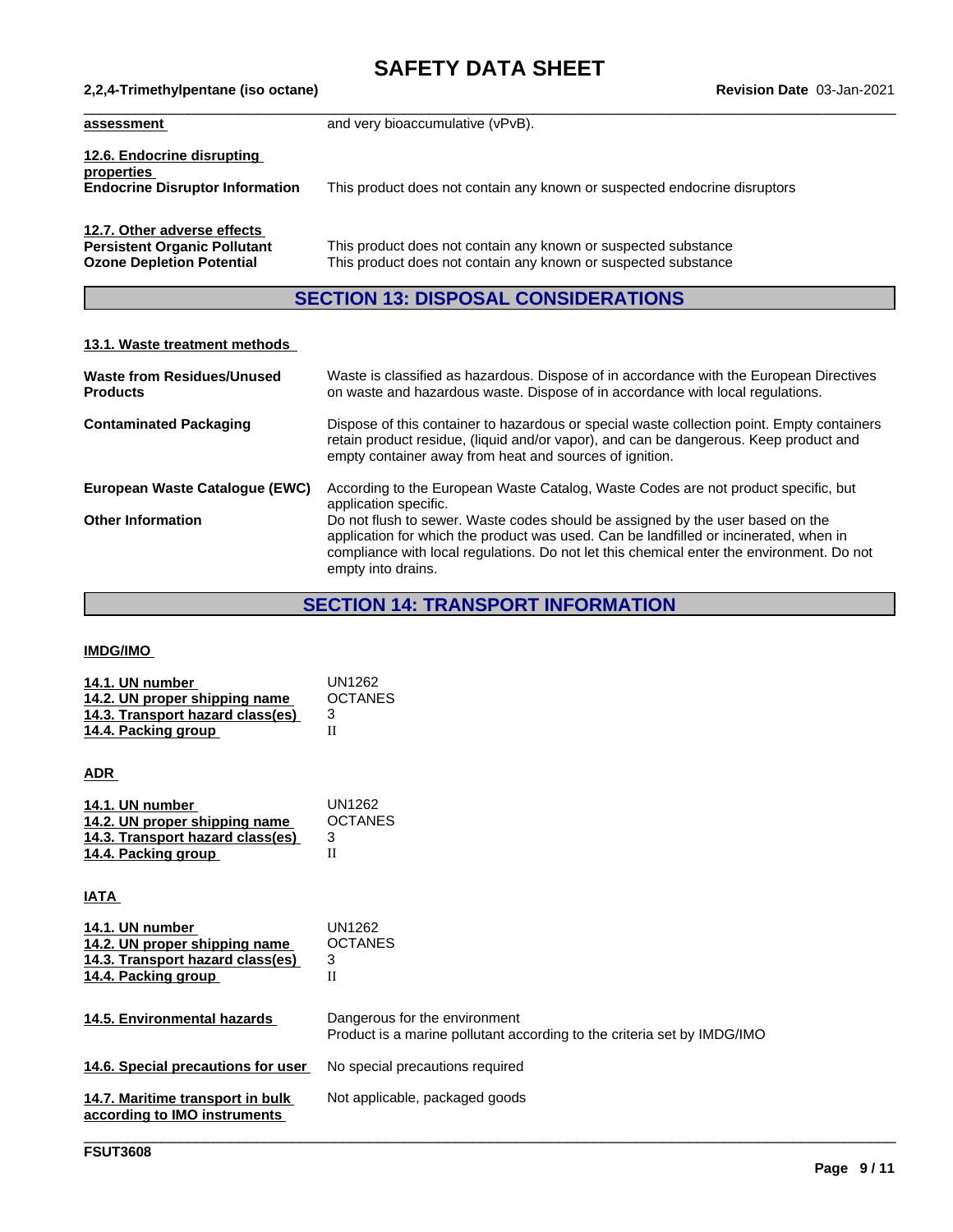#### **2,2,4-Trimethylpentane (iso octane) Revision Date** 03-Jan-2021

#### **SECTION 15: REGULATORY INFORMATION**

 $\_$  ,  $\_$  ,  $\_$  ,  $\_$  ,  $\_$  ,  $\_$  ,  $\_$  ,  $\_$  ,  $\_$  ,  $\_$  ,  $\_$  ,  $\_$  ,  $\_$  ,  $\_$  ,  $\_$  ,  $\_$  ,  $\_$  ,  $\_$  ,  $\_$  ,  $\_$  ,  $\_$  ,  $\_$  ,  $\_$  ,  $\_$  ,  $\_$  ,  $\_$  ,  $\_$  ,  $\_$  ,  $\_$  ,  $\_$  ,  $\_$  ,  $\_$  ,  $\_$  ,  $\_$  ,  $\_$  ,  $\_$  ,  $\_$  ,

#### **15.1. Safety, health and environmental regulations/legislation specific for the substance or mixture**

#### **International Inventories**

X = listed, Europe (EINECS/ELINCS/NLP), U.S.A. (TSCA), Canada (DSL/NDSL), Philippines (PICCS), China (IECSC), Japan (ENCS), Australia (AICS), Korea (ECL).

| <b>Component</b> | <b>EINECS</b> | <b>ELINCS</b> | <b>NLP</b> | <b>TSCA</b> | <b>DSL</b> | <b>NDSL</b> | <b>PICCS</b> | <b>ENCS</b> | <b>IECSC</b> | <b>AICS</b> | <b>KECL</b>   |
|------------------|---------------|---------------|------------|-------------|------------|-------------|--------------|-------------|--------------|-------------|---------------|
| Isooctane        | 208-759-      |               |            |             |            |             |              |             |              |             | $-3463$<br>KE |
|                  |               |               |            |             |            |             |              |             |              |             |               |

#### Regulation (EC) No 649/2012 of the European Parliament and of the Council of 4 July 2012 concerning the export and **import of dangerous chemicals**

Not applicable

#### **National Regulations**

#### **WGK Classification** See table for values

| `omnoneni<br>∙nen. | <br>wwww.<br>™anv -<br>- Water<br>Classification<br>Germar | .uft<br>Class<br>Germany<br>$\mathbf{a}$ |
|--------------------|------------------------------------------------------------|------------------------------------------|
| <b>Isooctane</b>   | WGK <sup>-</sup><br>.                                      |                                          |

**UK** - Take note of Control of Substances Hazardous to Health Regulations (COSHH) 2002 and 2005 Amendment

#### **15.2. Chemical safety assessment**

A Chemical Safety Assessment/Report (CSA/CSR) has not been conducted

**RPE** - Respiratory Protective Equipment **LD50 LET LD50** - Lethal Dose 50%<br> **LC50** - Lethal Concentration 50% **LC50 EG50** - Effective Concent

**NOEC** - No Observed Effect Concentration **POW** - Partition coefficient Octanol:Water

#### **SECTION 16: OTHER INFORMATION**

#### **Full text of H-Statements referred to undersections 2 and 3**

H304 - May be fatal if swallowed and enters airways

H315 - Causes skin irritation

H336 - May cause drowsiness or dizziness

H400 - Very toxic to aquatic life

H410 - Very toxic to aquatic life with long lasting effects

H225 - Highly flammable liquid and vapor

#### **Legend**

**CAS** - Chemical Abstracts Service **TSCA** - United States Toxic Substances Control Act Section 8(b) Inventory **EINECS/ELINCS** - European Inventory of Existing Commercial Chemical **DSL/NDSL** - Canadian Domestic Substances List/Non-Domestic Substances/EU List of Notified Chemical Substances<br> **PICCS** - Philippines Inventory of Chemicals and Chemical Substances<br> **ENCS** - Japanese Existing and New Chemical Substances Substances List **PICCS** - Philippines Inventory of Chemicals and Chemical Substances **IECSC** - Chinese Inventory of Existing Chemical Substances **AICS** - Australian Inventory of Chemical Substances **KECL** - Korean Existing and Evaluated Chemical Substances **NZIoC** - New Zealand Inventory of Chemicals WEL - Workplace Exposure Limit<br>**ACGIH** - American Conference of Governmental Industrial Hygienists **IARC** - International Agency for Research on Cancer **ACGIH - American Conference of Governmental Industrial Hygienists <b>DNEL -** Derived No Effect Level **Predicted No Effect Concentration (PNEC)** 

**EC50** - Effective Concentration 50%